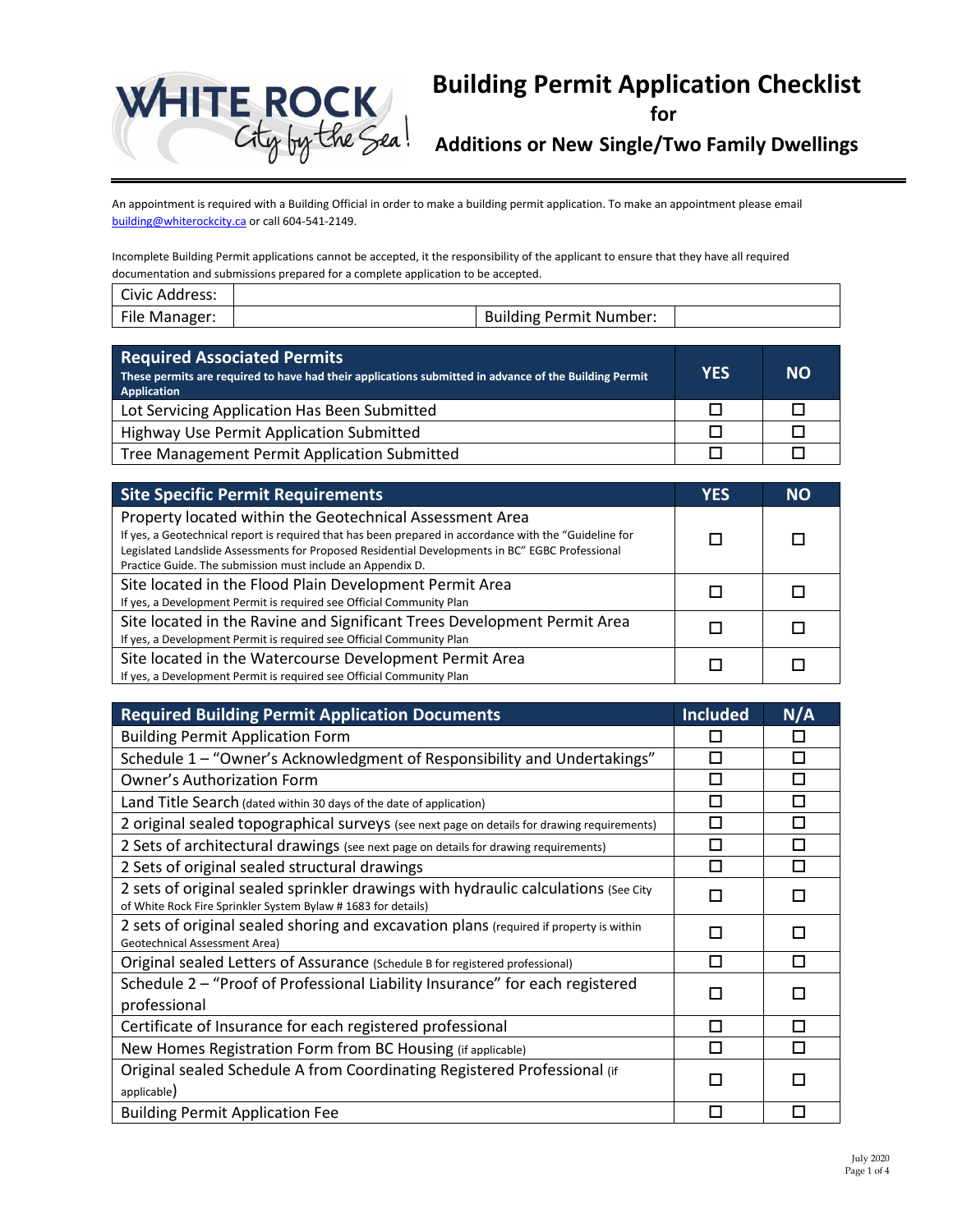### **All topographical surveys submitted are required to be original sealed from a British Columbia Land Surveyor and are required to show the following:**

- 1. The bearing, dimensions, and area of the parcel taken from the registered subdivision plan;
- 2. The legal description, civic address and lot area of the parcel;
- 3. The location and dimensions of all existing and proposed statutory rights of way, easements and setback requirements;
- 4. The location and dimensions of all existing and proposed buildings or structures on the parcel;
- 5. Setbacks to the natural boundary of any lake, swamp, pond or watercourse;
- 6. The existing and finished ground levels to an established datum at or adjacent to the site and the geodetic elevation of the underside of the floor system of a building or structure in floodplain areas;
- 7. The location, dimension and gradient of parking and driveway access;
- 8. The proposed building foundation footprint and the average natural grade; which is the average elevation that is determined by measuring at the midpoints of the walls of the four sides of the building or structure. For further clarification please see subsection 4.8 of City of White Rock Zoning Bylaw);
- 9. A statement on the plan from the British Columbia Land Surveyor that the elevations given on the property are, in the surveyors opinion, natural grades or their estimate of natural grade before a site was altered;
- 10. Top of wall and bottom of wall geodetic elevations every 10' along retaining walls;
- 11. The location, dimension of the existing driveway, driveway access, existing retaining walls and stairs on the City boulevard, hydro poles, fire hydrants, curbs, gutters and sidewalk, location of existing storm, sanitary and water connections; and
- 12. The location, size and type of all trees located on the property, City Boulevard or adjacent to the property in accordance with the City of White Rock Tree Management Bylaw, 2008, No. 1831, and amendments thereto.

#### *REQUIREMENTS OF ARCHITECTURAL DRAWINGS FOR BUILDING PERMIT APPLICATION*

The purpose of the architectural drawings are to demonstrate compliance with City's Zoning Bylaw as well conformance with applicable construction regulations including the BC Building Code. The quality and detail of the building permit drawings are critical to ensure a timely review of your permit application. All permit drawings are to be drawn in accordance with an architectural standard. The following drawings are required for your building permit application and are to show the following (but not limited to):

#### **Site Plan:**

- 1. Site plans are to be drafted to a minimum scale of 1/8" to 1'-0" (or equivalent Metric scale);
- 2. Show all easements, rights of ways or water courses;
- 3. Include overall building dimensions of the principle building, any additions and any accessory buildings;
- 4. Show all setbacks to property lines as well adjacent buildings/structures;
- 5. Details of decks, projections and/or cantilevers;
- 6. Top of wall and bottom of wall geodetic elevations every 10' along retaining walls;
- 7. Finished grades and top of foundation elevations at each corner of the building and finished grades for the side property lines;
- 8. Show trees and vegetation within 10m of the property and City Boulevard. Including location of tree protection barriers and the location of trees proposed to be removed; and
- 9. A table summarizing conformance of the Zoning Bylaw including (but not limited to): lot coverage calculations, residential gross floor area calculations, setback and proposed building height.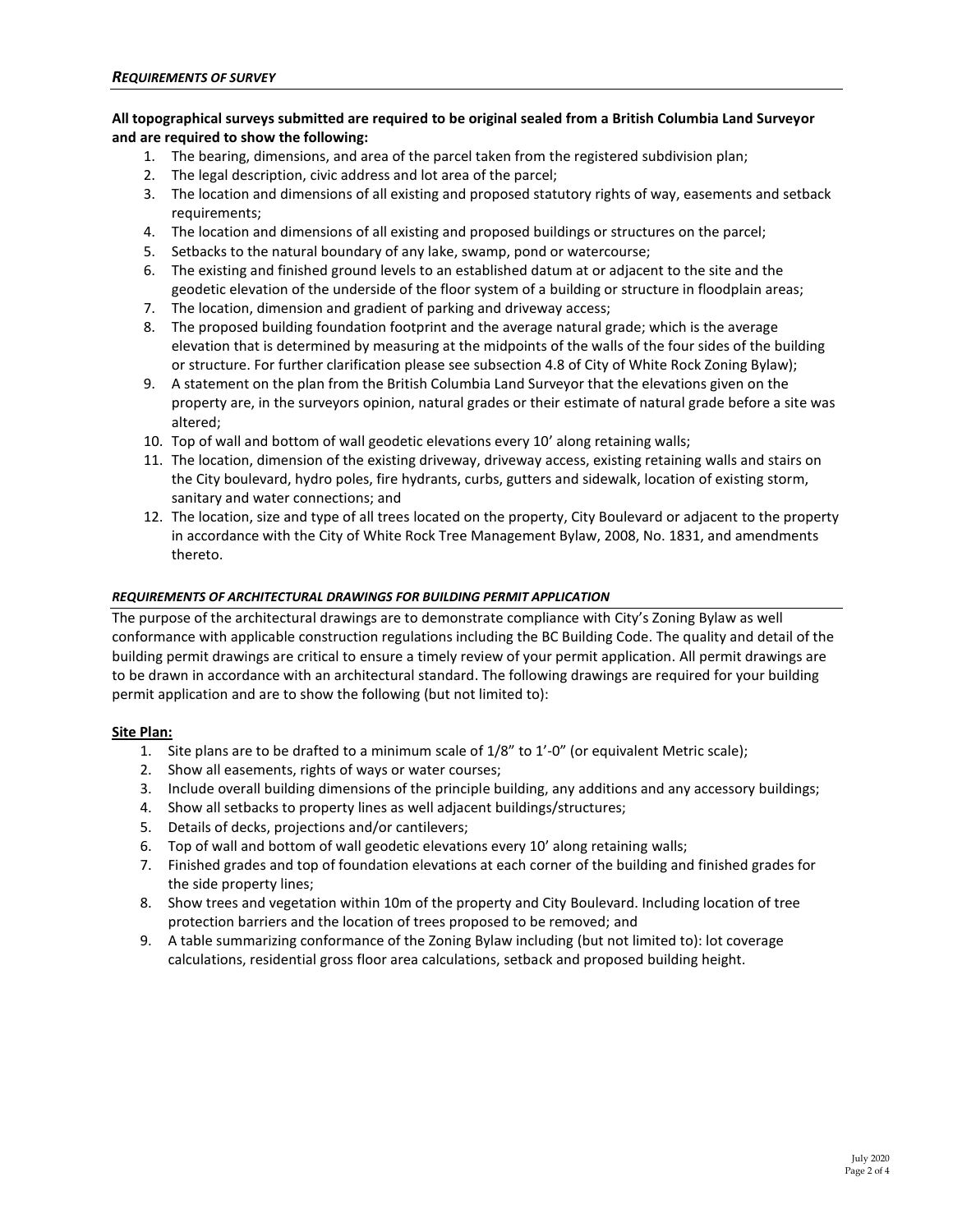## **Civil Site and Details Plan:**

- 1. Civil Site plans are to be drafted to a minimum scale of 1/8" to 1'-0" (or equivalent Metric scale);
- 2. Show all easements, rights of ways or water courses;
- 3. Top of wall and bottom of wall geodetic elevations every 10' along retaining walls;
- 4. Grading and landscaping of City boulevard;
- 5. Show the location of the proposed driveway, including details to demonstrate the following:
	- a. Driveway crossing minimum width 4.5m and maximum 6.0m;
	- b. Driveway access to slope up minimum 2% from road edge to property line; and
	- c. Driveway from the property line to the garage slab has a maximum of 15% slope.
- 6. Elevation detail of the driveway from the road edge, property line to the proposed garage slab;
- 7. Include a centerline profile drawing of the crossing/driveway;
- 8. Show trees and vegetation within 10m of the property and City Boulevard. Including location of tree protection barriers and the location of trees proposed to be removed; and
- 9. Show the location of the proposed storm and sanitary service location, including the invert elevation and confirmation of gravity fed system;

### **Foundation and Floor Plans:**

- 1. Required to be drafted to a minimum scale of  $\frac{1}{4}$ " to  $1'$ -0" (or equivalent Metric scale);
- 2. Drawings to include foundations with the dimensions of the principle building/addition;
- 3. Indicate foundation wall thickness, size of footings including pad footings;
- 4. Show all partitions and bearing walls. Indicate finished/unfinished areas;
- 5. Label and identify all room uses and sizes, as well as adjacent rooms to the addition/alteration;
- 6. Show all windows/doors, including the sizes and door swings, and, if applicable, ratings;
- 7. Identify stairs showing direction of travel, stair dimensions and required handrails and/or guardrails;
- 8. Show all plumbing fixtures, appliances, hot water tank, fireplaces and heating system (include proposed method of heating, ventilation, and location of equipment); and
- 9. Layout and sizes of all floor, ceiling and roof structural components, including beams and lintels. (If done by a structural engineer, a separate set of structural drawings is required.)

### **Elevations:**

- 1. Required to be drafted to a minimum scale of  $\frac{1}{4}$ " to 1'-0" (or equivalent Metric scale);
- 2. Show exterior finish material;
- 3. All windows, doors, decks, guards, stairs and handrails;
- 4. Provide spatial separation calculations for each elevation;
- 5. Proposed and existing grades and top of foundation elevations shown at each corner of the building;
- 6. Include dimensioning of overall building height, including dimensions of floor assemblies and height between floor and ceiling levels;
- 7. Roof slope building height of principal & accessory building (elevation of peak & elevation of natural average grade in accordance with the City of White Rock Zoning Bylaw);
- 8. Show compliance with the angle of containment (45 degree angle drawn at 6.0m from *natural grade* at mid-point of the most southerly wall/ flood construction level) RS-2 & RS-3 Zones.

### **Cross Sections:**

- 1. Required to be drafted to a minimum scale of  $\frac{1}{4}$ " to 1'-0" (or equivalent Metric scale);
- 2. Floor to ceiling height of all rooms including crawl/roof spaces;
- 3. Floor, ceiling, roof and wall assemblies;
- 4. Sloped / vaulted ceilings and roof decks indicating ventilation and insulation requirements;
- 5. Footings and foundation walls;
- 6. Building envelope details for the exterior cladding demonstrating compliance with 9.27 and 9.28 of the BC Building Code;
- 7. Finished grade, top of foundation, include Maximum Elevation Height as per the City of White Rock Zoning Bylaw; and
- 8. Proposed method of energy efficiency compliance including location of proposed air barrier.